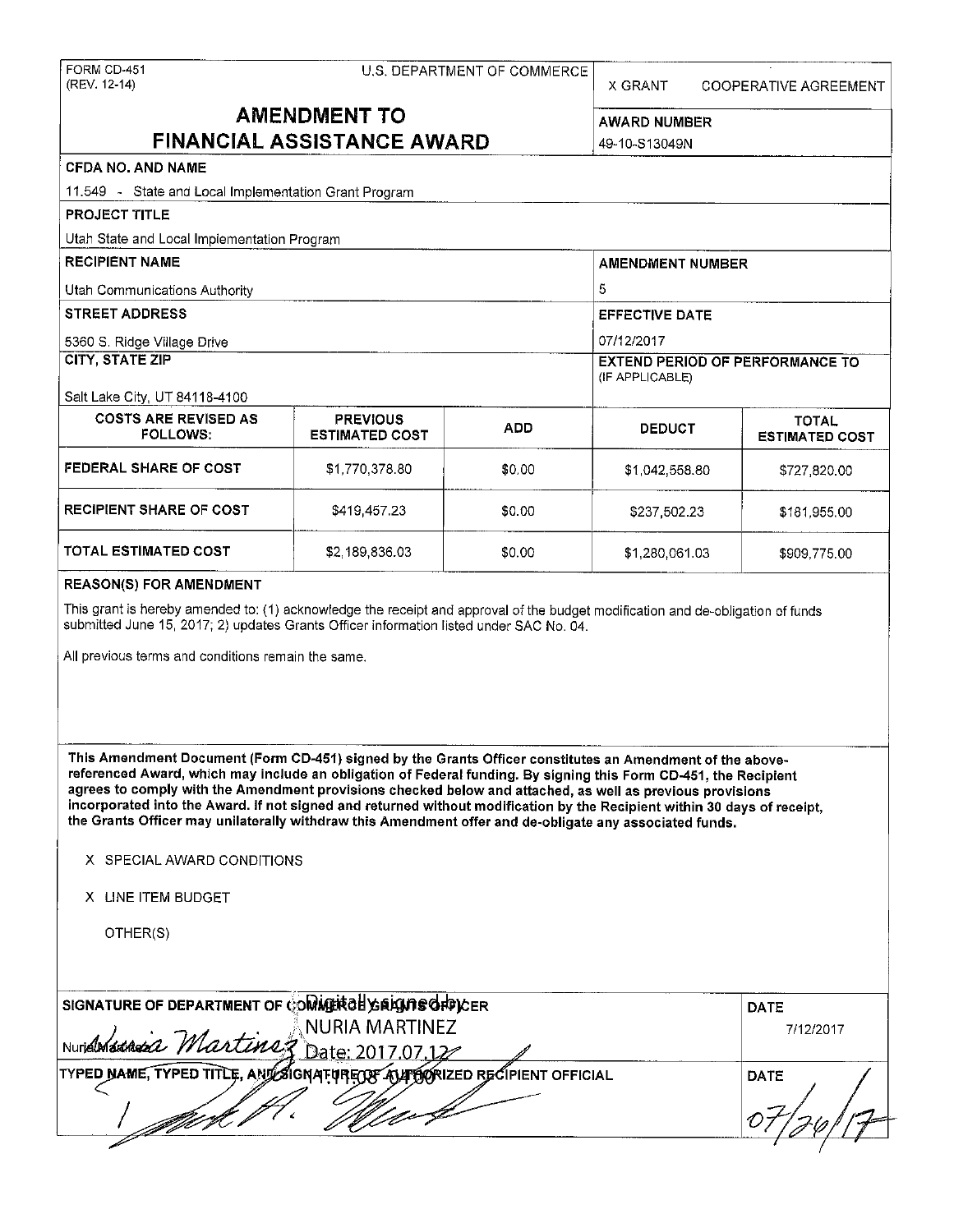Award Number: 49-10-S13049N, Amendment Number 5 Federal Program Officer: Michael Dame Requisition Number: 17019 Employer Identification Number: 870587139 Dun & Bradstreet No: 001376735 Recipient ID: 1128408 Requester ID: 1128408 **Novation: Yes** 

#### **Award ACCS Information**

| 樂國 |      |             |                        |             | <u>Joisse Server of Bullion William States</u> |
|----|------|-------------|------------------------|-------------|------------------------------------------------|
|    | 2013 | 8150000-000 | 11-00-0000-00-00-00-00 | 41-19-00-00 | \$-1,042,558.80                                |

### **Award Contact Information**

 $\mathcal{L}^{\pm}$ 

| Mr. David Edmunds | Administrative | dedmunds@uca911.org | 8018404200 |
|-------------------|----------------|---------------------|------------|
| Mr. Jacob Hunt    | Γechnical      | jhunt@uca911.org    | 8018404202 |

## **NIST Grants Officer:**

Nuria Martinez 100 Bureau Drive, MS 1650 Gaithersburg, MD 20899-1650 (301) 975-6215

#### **NIST Grants Specialist:**

Samantha Wigglesworth 100 Bureau Drive, MS 1650 Gaithersburg, MD 20899-1650 (301) 975-4166